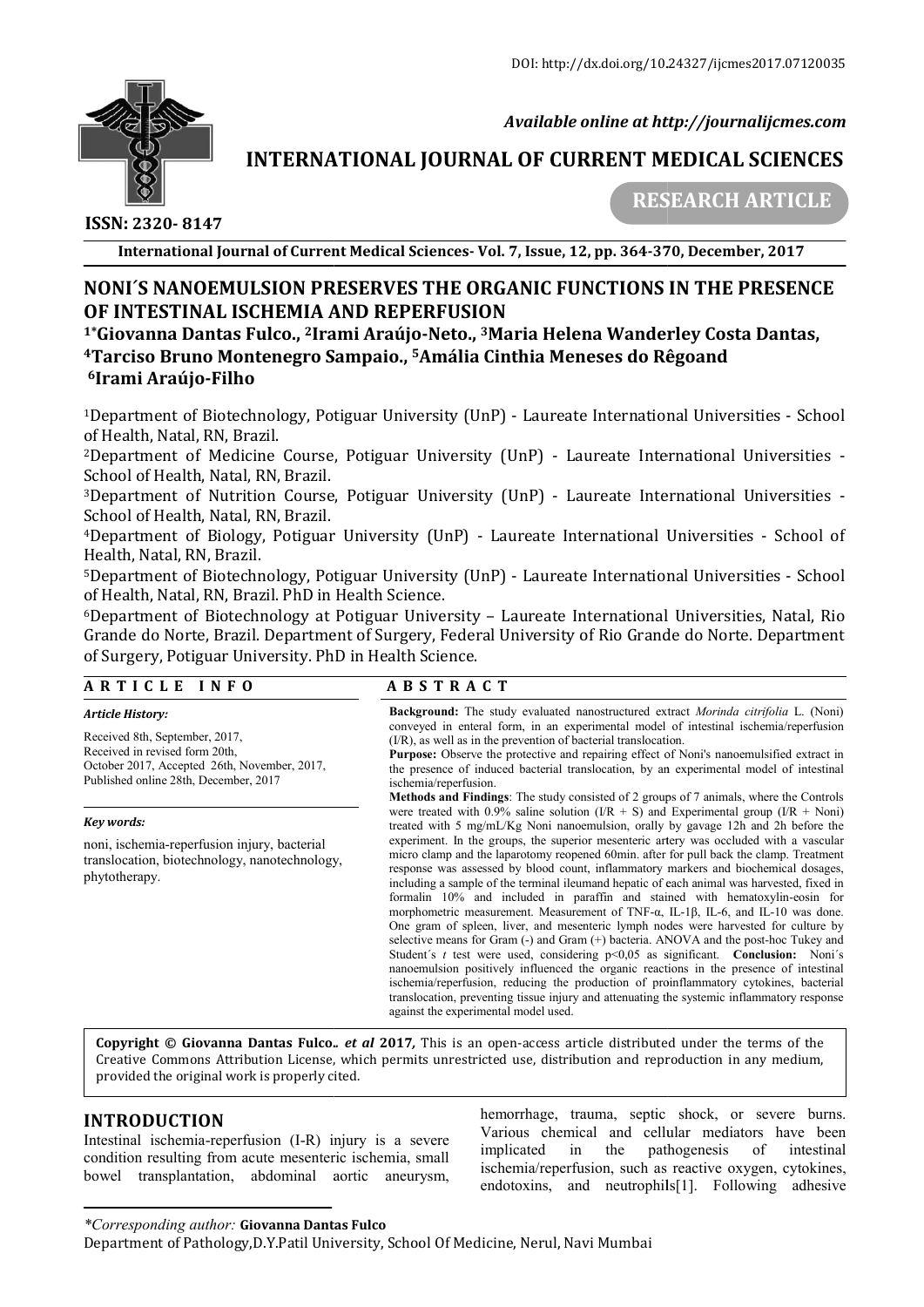interactions among neutrophils and endothelial cells, neutrophil accumulation in the intestinal mucosa contributes to intestinal ischemia/reperfusion injury via production of reactive oxygen metabolites and proteases. Leukocyte accumulation is a complex phenomenon that also involves endothelium-based adhesion molecules as well as leukocyte chemotaxis factors such as interleukin-8 (IL-8)[2,3]. Intercellular adhesion molecules are normally expressed at a low basal level, but their expression can be enhanced by several inflammatory cytokines such as IL-1β and tumor necrosis factor-α (TNF-α). A variety of cytokines, including TNF-α, interferon-γ, and IL-1β, are released from post-ischemic tissues[4].

It is now considered that these mediators bring about the systemic microcirculatory injury which is thought to be the main mechanism responsible for damage in sepsis. The host defense responses to sepsis may promote the generalized increase in leukocyte recruitment and accumulation in the tissues, which may lead to subsequent endothelial damage, leaky capillaries, and organ dysfunction and failure[5,6]. The organic lesion begins in the lungs, progressing to the anguish respiratory syndrome, followed by kidney and liver failure because of damage caused by the architecture of these organs. Heart failure occurs in late-stage sepsis[7].

The pathophysiology of intestinal ischemia/reperfusion (I/R) in rats with induction of bacterial translocation is widely used in animal models and well established in the literature, and is a viable way of analyzing therapeutic options[8]. The technique will result in a bacterial translocation, generating an ideal model for the therapeutic trial with Noni. Medicinal plants influence the health conditions of the people, in part due to the increase of studies with phytotherapeutics, leading to a confirmation of the therapeutic action of several popular plants, a fact that proves Phytotherapy as part of the culture of the population, being used and widespread for many generations [9-11].

In Brazil, the use of medicinal herbs has its bases in the indigenous practice, which influenced by the African and Portuguese culture, generated a vast popular culture. With the technological advances in allopathic medicine and the pharmaceutical industry in recent years, herbal medicines have been placed in the background, being something allied to popular belief and without scientific bases[12]. However, due to side effects and the high cost of medicines, Phytotherapy is again highlighted and scientific studies with medicinal plants are being resumed[13].

Among the species for herbal treatment highlights the *Morinda citrifolia L.* (Rubiaceae), popularly known as Noni. Information on its therapeutic benefits has gone through the world causing great demand as a medicinal product[14-16].

Morinda citrifolia L (Noni) has the phytotherapeutic activity of analgesic, antimicrobial, antitumor, antiinflammatory and antioxidant effects. In scientific studies conducted for the isolation of fixed compounds of the plant, about 200 active substances have already been isolated, where the presence of anthraquinones,

triterpenes, iridoids, among others [7-9]. The antiinflammatory activity of Noni has been studied in vivo and in vitro by inhibiting the activity of COX-1 enzymes and COX-2, and the release of chemical mediators from macrophages (nitric oxide (NO) and prostaglandin E2 - PGE-2)[10].

In this sense, products using biotechnology in the form of nanoparticles or nanostructured compounds, can have excellent results, since, due to their reduced diameter, the substance can be used in smaller doses, avoiding the toxic effect of the plant and maintaining its phytotherapic action[11-13].Thus, the objective of the present study was to evaluate the protective and repairing effect of Noni's nanoemulsified extract in the presence of induced bacterial translocation, by an experimental model of intestinal ischemia/reperfusion (I/R) in rats, using the dosage and subsequent blood count, inflammatory markers and biochemical measurements, including histopathological analysis of the compared to the control group treated with 0.9% saline solution.

# **MATERIAL AND METHODS**

# *Ethical principles*

The experimental protocol was approved by the *Ethics Committee on the Use of Animals - ECUA, number 012/2016, Brazil.* Animals were handled in accordance with the *Guide for the Care and Use of Laboratory Animals, US National Research Council, 1996*. *The Institutional Committee on Ethics in the Use of Animals approved the research project under the protocol*. The care with the use of the animals followed the standards of the Brazilian legislation for the scientific use of animals (Law 11.794 / 2008 *National Council for Control of Animal Experimentation - NCCAE / Brazilian Government*).

### *Preparation of vegetable extract hydroalcoholic extract of Morinda citrifolia L (Noni)*

The hydroalcoholic extract of Morinda citrifolia L. was prepared from the aerial parts (stem, leaves, and fruits) of fresh adult plants. The collected material was placed for drying at room temperature; then comminuted with a knife and placed for 24h in an oven at a temperature between 45ºC and 50ºC to remove moisture. It was then subjected to a grinding process to obtain the powder. This material was weighed and deposited in a glass vessel with the addition of 70% hydroalcoholic solution in the ratio of 1:3 of the powder. The resulting mixture was stirred for 12h and stirred for five minutes every two hours under two simple filtration procedures under reduced pressure to give the crude extract, which was concentrated in a rotary evaporator under reduced pressure, at a temperature between 55°C and 60°C, for total solvent elimination. The product obtained after concentration was in the form of a paste which was diluted in distilled water until a hydroalcoholic extract at the concentration of 5mg/mL was obtained, being kept in a refrigerator at 10ºC until it was used.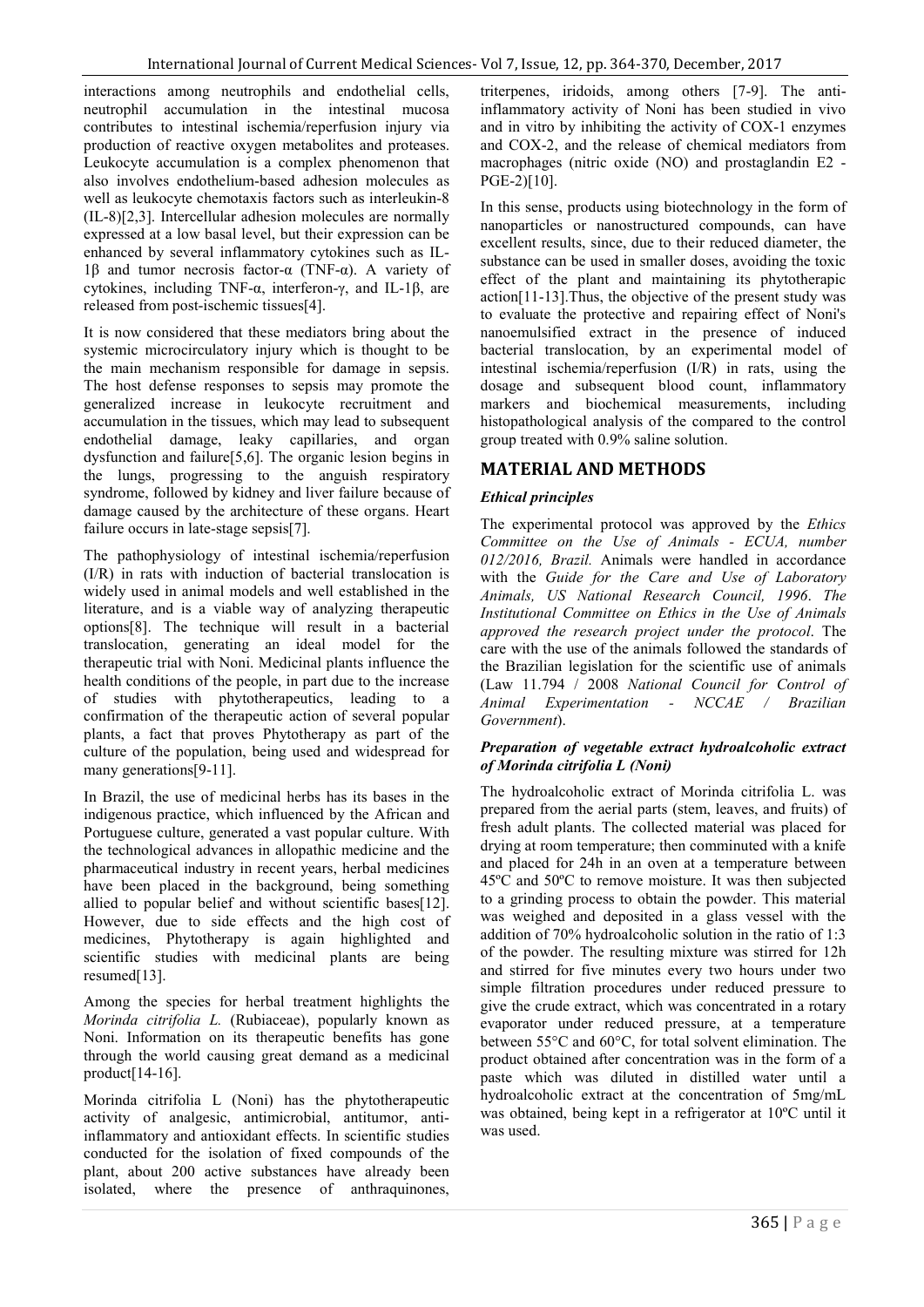## *Obtaining Nanoemulsified Systems*

Nanoemulsion systems were obtained by maceration in a mixture of ethanol: water (8:2/800mL of alcohol 70° INPM + 200mL of distilled water) according to the previously described methodology. The study of phase diagrams of the oil, water and surfactant mixture formed a nanoemulsified (SN) system with a self-emulsifying characteristic. The SN system was considered O/W of the autoemulsifying type due to the unchanging of its appearance after successive dilutions in water. The vegetable oil used contains the following chemical components: vitamin E, oleic, linoleic and linolenic acid, low saturated fat and high content of polyunsaturated componentes[17,18].

The procedure used to obtain the nanoemulsion regions is based on the method involving the determination of the maximum solubility points of active matter (surfactant) in the aqueous and oily phases, by means of mass titrations.

The structure is composed of vegetable oil in the range of 0.5% to 6.0%; a surfactant in the range of 8.0% to  $20\%$ and distilled water in the range of 75% to 90% (Figure 1).



**Figure 1** Phase Diagram (Maciel 2009)

#### *Description of Nanoemulsion Preparation*

Initially, industrialized vegetable oil was weighed on a precision digital scale (model: FA-2104N / 2008; Brand: BIOPRECISA<sup>®</sup>) in the preferred range (1% to 5%), the surfactant in the preferred range (8% to 20%), and distilled water in the preferred range (75% to 90%) mixed and heated the components of the formulated SME - Nanoemulsion System, in magnetic stirrer with heating stirring range 100-2200rpm and temperature controlled in the preferred range between 40°C to 70°C (Model NI1103P/2009: Mark: NOVAINSTRUMENTS<sup>®</sup>). Thereafter, centrifuged at a constant speed, between 550rpm and 650rpm, for a preferential time of 15 minutes. (Model TDL80-2B, Mark Centribio®).

### *Analysis Characterization*

Performed through the refractive index, droplet diameter, rheological behavior and surface tension. To obtain the refractive index, an analog bench refractometer (ABBE, Model: 2waj; Mark: BioBrix<sup>®</sup>) was used at a temperature in the range of 20°C-30°C.

#### *Determination of droplet diameter*

The diameter of the nanoemulsion droplets was determined by measurements in triplicates and with the refractive index of 1.4715 with a light beam of 659nm wavelength and angle of incidence of 90°. The diameter of the droplets (ranged from 50nm-75nm).

## *Rheology*

The evaluation made from the graph generated by shear stress versus shear rate using a greenhouse thermometer (HG - Brazil, No.1876/11<sup>®</sup>), in the range of 20°C-30°C, with variation for the shear rate (1s-1-1000s-1), resulted in a linear behavior, with  $r2 = 0.91058$ .

## *Fluid Classification*

The fluid under analysis was classified as Newtonian and the viscosity was determined to be 2mPa.s - 6mPa.s (2cP - 5cP).

### *Maximum Dilution Analysis*

The evaluation was performed by experimental data of surface tension. Assays were performed using the SensaDyne Tensiometer apparatus (model QC-600, Chem-Dyne Research Corp. - USA). The description of the method consisted of measuring the maximum bubble pressure using two capillaries with holes of different diameters, where an inert gas (N2) was pumped at a certain constant pressure (200-595kPa). The larger capillary measured the effect of the immersion depth and the smaller the surface tension. For each measurement, the samples were diluted in distilled water, with concentrations varying until the values of surface tension close to the water ( $\gamma$ H2O = 72.1mN/m) and temperature in the range of 20°C to 30°C were reached.

### *Surgical model / experimental design*

We used 14 Wistar male Wistar rats weighing 265±32g (from Nucleus of Experimental Surgery, Potigura Universty – LAUREATE INTERNATIONAL UNIVERSITIES – UnP/Natal/Rio Grande do Norte State/ Brazil), randomly divided into 2 groups, kept in individual cages with food and water standard (Labina-Purina<sup>®</sup>) is rodents, *ad libitum*. In the experimental group (n=7) rats received 5mg/mL/Kg (EMS-FC5) Noni nanoemulsion via the probe/gavage 18 and 2 hours prior to clamping of the superior mesenteric artery  $(I/R)$ , the remainder rats  $(n=7)$ were treated with oral saline solution at 0.9%, 18 and 2h prior to (I/R). After 12h of fasting, the rats were anesthetized with for the induction of anesthesia general, the solution of Zoletil<sup>®</sup> 50, the anesthetic dissociative, will be used in the dose of 0.3mL/100mg intramuscularly in the region of the quadriceps, with disposable syringes of 1mL of insulin and needle 27F and operated under aseptic conditions. In groups  $I/R$  + Saline and  $I/R$  + Noni, under sterile conditions.After shaving, the abdominal skin was disinfected with 0.2% chlorhexidine. All procedures were performed under sterile conditions. A laparotomy was performed and the superior mesenteric artery (SMA) was occluded with a microvascular clamp for 60 minutes. In order to block any collateral blood supply, the right colic and proximal jejunal arteries were also clamped. The laparotomy incision was then closed, to be opened later for removal of the clamps after 60 minutes of ischemia. Reperfusion was confirmed by the return of the mesenteric arcade pulsation. The incision was closed again and the animals were killed by anesthetic overdose (thiopental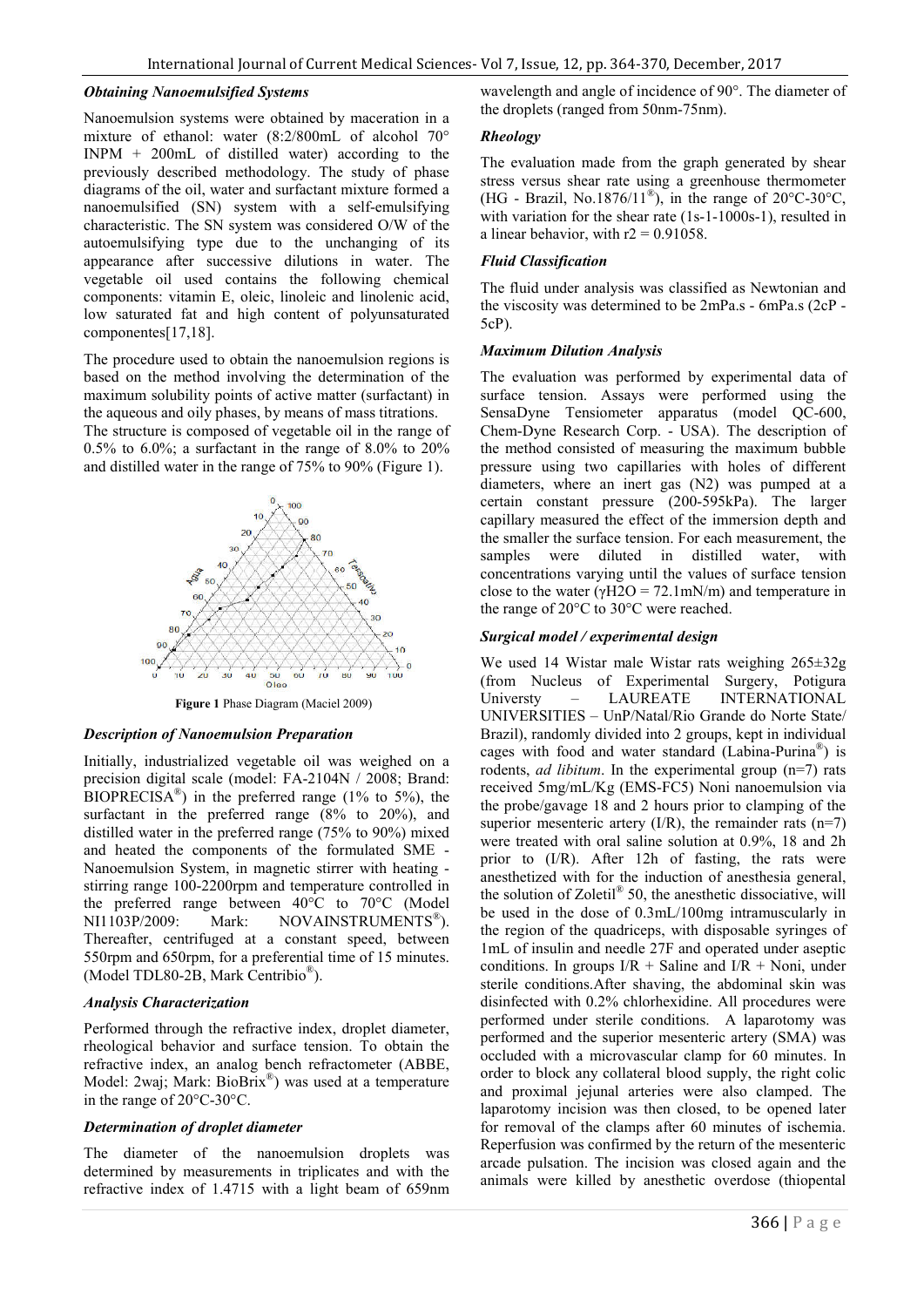100mg/Kg) after 120 minutes of reperfusion. They breathed spontaneously throughout the procedures.

# *Measurement of bacterial translocation*

At the end of the procedures (time  $= 180$  minutes), a midline laparotomy was performed under aseptic conditions and biopsies were aseptically obtained for bacterial colony counts. One gram of mesenteric lymph node complex, blood, liver, and lung were removed for culture. Tissues were homogenized and aseptically solubilized after addition of 0.5mL of 0.9% saline. Aliquots of 0.2mL were processed and cultured on selective MacConkey's agar and Blood Agar for detection of gram-negative and gram-positive bacteria, respectively. The agar plates were incubated at 37°C and examined for growth after 24 and 48h. Any growth in the plates of bacteria of the same biotype as cultured was considered positive and expressed as colony-forming units per gram of tissue (CFU/g).

#### *Laboratory analysis/ Cytokine Assays*

After 24h of a conclusion of the procedures under anesthesia and aseptic conditions, blood was collected by cardiac puncture to measure the hemogram, hepatogram, cytokines, and albumin. Samples of blood were treated with EDTA and the plasma was separated by centrifugation at 2000rpm and stored in -80°C for later measurement of tumor necrosis factor (TNF-a) interleukin-6 (IL-6) and interleukin- 1b (IL-1b) by the ELISA (enzyme-linked all immunoassay kits

from PeproTech® (Rocky Hill, NJ, USA) according to the manufacturer's recommended protocols. The fluorescence was measured by a Bio-Tec® Instruments EL808 ultra microplate reader, using KC4-V3.0 analysis software. The sensitivity of detection was 30pg/mL for all cytokines. For counting leukocytes and red cells using an automated cell counter (Abbott Cell-Dyn 3500R CD® 5L-3500, USA). For albumin, alkaline phosphatase, gamma-glutamyl transferase (GGT), glutamic-oxalacetic transaminase (AST), glutamic-pyruvic transaminase (ALT), total bilirubin and fractions, erythrocyte sedimentation rate (HSV) blood was treated with EDTA.

### *Histological study*

Terminal ileum and liver specimens were fixed in 10% buffered formalin and embedded in paraffin. Sections cut at a thickness of 4µm were stained with hematoxylin and eosin for morphometric measurements using an image analyzer (Image-Pro Plus, Media Cyber®)[19-21]. The damage of the intestinal specimens was assessed in a blinded manner by an experienced pathologist according to microscopic criteria for degree of damage based on a grading system previously described: normal mucosa, 0; subepithelial space at the villus tip, 1; more extended subepithelial space, 2; epithelial lifting along villus, 3; denuded villi, 4; loss of villus tissue, 5; crypt layer infarction, 6; transmucosal infarction, 7; transmural infarction, 8.

### *Statistics*

Data analysis was performed using the BioEstat<sup>®</sup> 2.0 program. Differences between the microbiological samples as measured by positive cultures were evaluated by a test for differences between proportions. The results were tabulated and compared by ANOVA using post hoc analysis with Tukey and Student's  $t$  test. P<0.05 was considered significant. Data on continuous quantitative variables are the mean  $\pm$  expresso standard deviation. In the variables that did not present normal distribution, the logarithm transformation method was adopted. These variables are represented by their respective logarithms. To verify if the differences between the Experimental

(Noni nanoemulsion) and Control groups were statistically significant, the Student's t-test for independent samples was used. The statistical package SPSS<sup>®</sup>21 was used.

# **RESULTS**

We observed bacterial translocation to mesenteric lymph nodes, liver, lung, and blood in all animals subjected to I / R. However, in I/R group rats treated with Noni nanoemulsion, translocation to these organs and blood was significantly lower than in I/R untreated (Table 1).

**Table 1** Bacterial Translocation in groups treated and not treated with Noni nanoemulsion (colony $f_{\text{opmin}} \propto \text{unit}$  per gram of tissue  $\overrightarrow{\text{C}}$ EU/g).

| Group          | Lnm           | Lnm          | Liver        | Blood                        |
|----------------|---------------|--------------|--------------|------------------------------|
| $I/R$ + Saline | $253\pm32*$   | $112 \pm 12$ | $178 \pm 18$ | $166.5\pm32$                 |
| $I/R + Noni$   | 6.0 $\pm$ 5.4 | $12\pm 4.4$  | $7+43$       | $22.3 \pm 15.9$ <sup>*</sup> |

compared nanoemulsion.

Cytokines had lower levels of proinflammatory cytokines in group I/R+Noni (TNF-α, IL-1β, IL-6) and a higher level of antiinflammatory-cytokine (IL-10), when compared with  $I/R$  + Saline (C) (Table 2). In  $I/R$  + Saline (Control) group rats, the levels of pro-inflammatory cytokines were significantly higher when compared to I/R+Noni. This group had the highest values of IL-10 when compared with (Control) group ( $p<0.05$ ).

**Table 2** Serum levels of cytokines in groups with and without Noni nanoemulsion treatment

| Groups            | $TNF-\alpha$<br>$(pg/mL)$ $(pg/mL)$ | $IL-1\beta$                             | п.-<br>6(pg/mL) | $IL-10$<br>(pg/mL) |
|-------------------|-------------------------------------|-----------------------------------------|-----------------|--------------------|
| $I/R +$<br>Saline |                                     | $753.7\pm91.588.7\pm100$ 422.1 $\pm$ 56 |                 | $311\pm52$         |
| $I/R + N$ oni     | $383.3 \pm 76*282.8 \pm 71*$        |                                         | $179 \pm 73*$   | $781 \pm 108*$     |

\*p< 0.01 compared with groups  $I/R$  + Saline (C) and  $I/R$  + Noni nanoemulsion.

Noni was able to maintain and modulate the inflammatory reaction in the experimental group, which was proven through normality in the hematological dosages. There was also a significant reduction in the number of total leukocytes, which did not generate immunosuppression in experimental animals, but control the systemic inflammatory response in the presence of induced bacterial translocation for intestinal ischemia and reperfusion. A trend towards normality wasobserved in the other cellular parameters measured in relation to the control group (Table 3).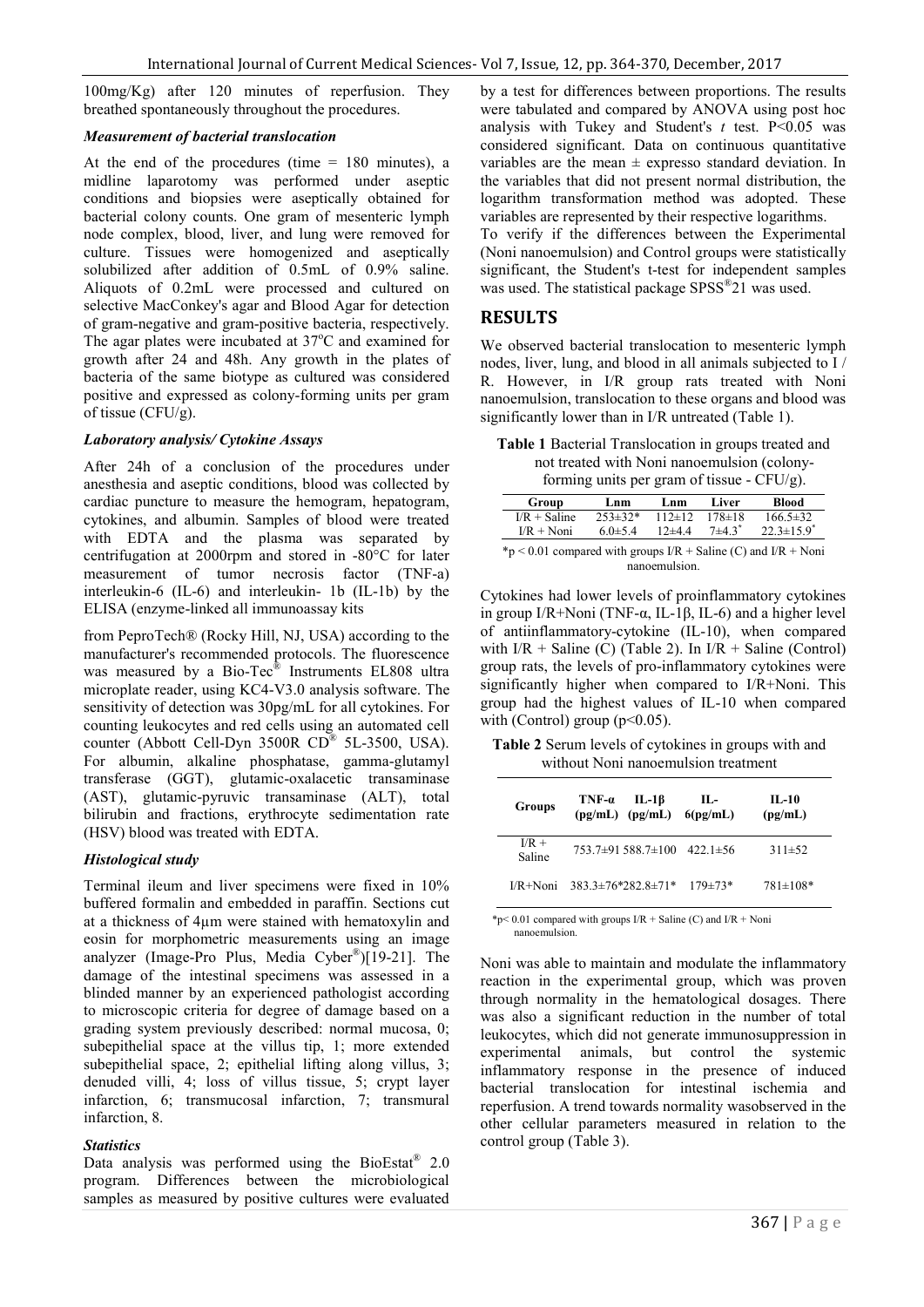| Table 3 Descriptive and inferential statistics of |  |  |  |  |  |  |
|---------------------------------------------------|--|--|--|--|--|--|
| hemograma results                                 |  |  |  |  |  |  |

| Parameter                  | <b>Experimental</b><br>Group | Control<br>Group | $p$ -value <sup>1</sup> |
|----------------------------|------------------------------|------------------|-------------------------|
| Hemogram                   |                              |                  |                         |
| Hemoglobin $(g/dL)$        | $14,20\pm1,19$               | $14,13\pm0.56$   | 0,904                   |
| Hematocrit (%)             | $43,00\pm3,65$               | $41,48 \pm 1,68$ | 0,729                   |
| Blood cells $(x106/\mu L)$ | $5,46\pm1,05$                | $5,25\pm0,48$    | 0,668                   |
| <b>RDW</b>                 | 14,12±3,92                   | $15,63 \pm 1,14$ | 0,385                   |
| Leukogram                  |                              |                  |                         |
| Leukocytes $(x103/\mu L)$  | $5,57\pm0.84$                | $8,82 \pm 1,06$  | < 0.001                 |
| Segmented $(\% )$          | $21,50+6,35$                 | $31.50 \pm 7.71$ | 0,017                   |
| Eosinophils $(\% )$        | $2,00\pm1,26$                | $1,10\pm0.75$    | 0,056                   |
| Lymphocytes $(\% )$        | $64,67\pm7,37$               | 58.00±7.59       | 0,154                   |
| Monocytes $(\% )$          | $11,67\pm2,42$               | $7,83 \pm 1,72$  | 0,010                   |
| Platelets (106/mm3)        | $0.77 \pm 0.14$              | $0.79 \pm 0.19$  | 0,847                   |
|                            |                              |                  |                         |

Mean ± standard deviation / 1-*p*-value Student's t test

Macroscopically, the segments of the organs studied presented intramural dilation and hemorrhage, with greater intensity in rats of the I / R group, compared to the experimental group (Noni). Microscopic findings revealed marked mucosal lesion after ischemia and reperfusion injury; we observed more intense lesions in the rats of the I / R group compared to the other groups. The most frequent lesions were: disorganization of the normal tissue structure, transmural infarction, infiltration of leukocytes in the lamina propria and mucosa, alveoli and hepatic sinusoids. In the group that used the nanoemulsion of Noni, there was protection and preservation of the tissue structure, with reduced or absent infiltrating inflammatory reaction.

## *Small intestine Control group*



**Fig. 1** The mucosa is injured, and leukocyte infiltration of lamina propria and mucosa are shown (group I/R), 100x. **Fig.2** Hemorrhage and inflammation of mucosa (group I/R), 100x.

## *Experimental Group (Noni)*



**Fig. 3** Preserved intestinal mucosa, demonstrating normal villi and intestinal epitelial cells of uniform pattern, normal to histological examination, 100x.

*Liver*



**4B** a hepatic section from a septic rat with vehicle (normal saline) treatment. Patches of hepatocytes show necrosis with eosinophilic cytoplasm nuclei that are condensed and intensely stained with hematoxylin. **4C** a section from a septic rat with Morinda citrifolia L (Noni) treatment. Liver structures appear normal. (HE.50;100 x  $/100 \mu m$ ).

# **DISCUSSION**

The present study used an experimental model of ischemia and reperfusion, to verify the effect of nanostructured extract Morinda citrifolia L. (Noni) on intestinal injury and bacterial translocation. Some authors consider the bacterial factor, crucial in the pathogenesis of sepsis and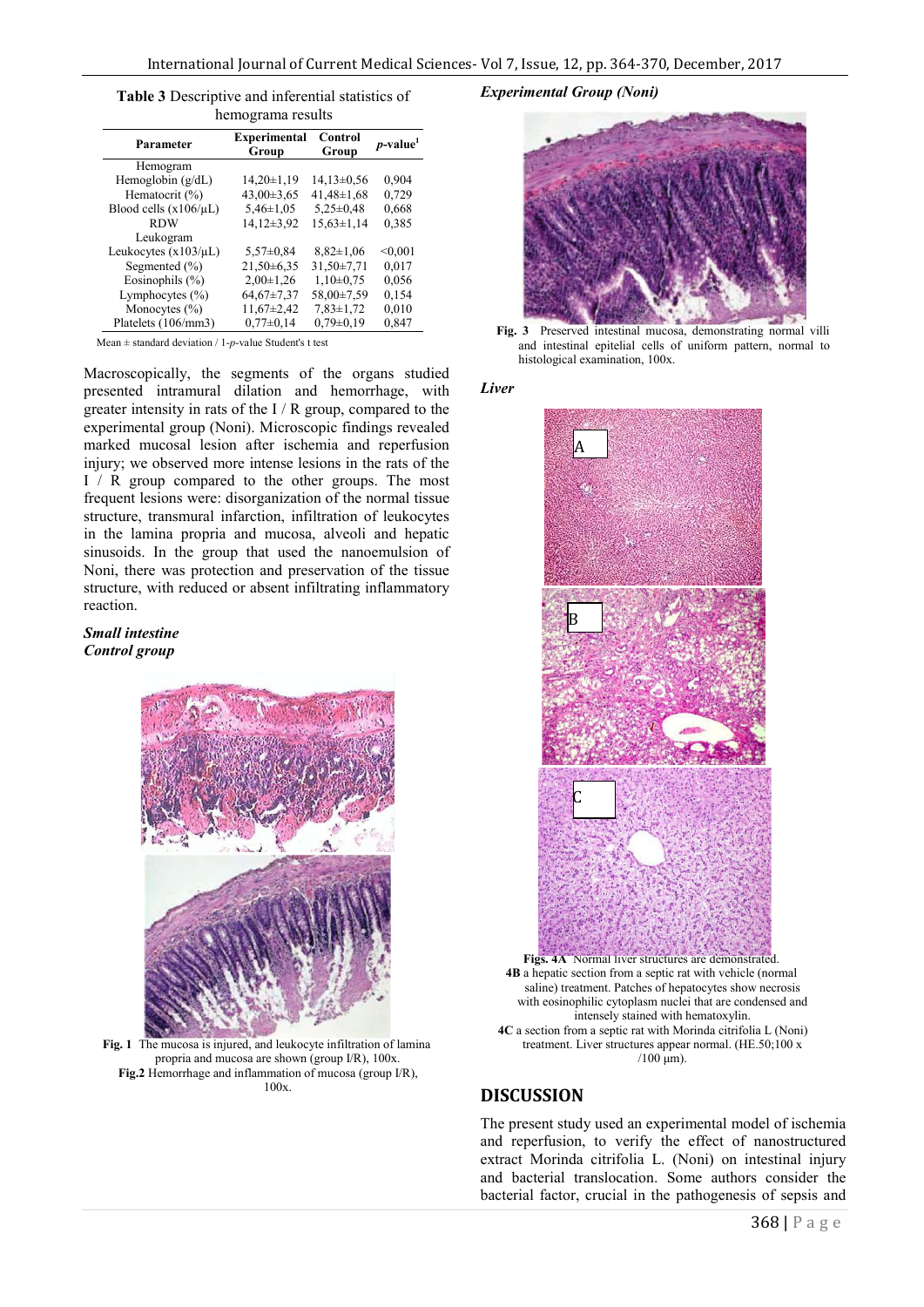multiple organ failures [22]. In surgery and intensive care, intestinal obstruction and intestinal ischemia are the most associated pathological conditions[23]. The use of medicinal plants for the treatment of diseases has been occurring since the dawn of civilization. The development of methodologies for the isolation of active substances has made it possible to identify substances in complex samples such as plant extracts. In this way, the interest for compounds of vegetal origin that could be used as prototypes for the development of new drugs resurfaced[24]. Medicinal plants represent the main raw material used for the synthesis of medicinal products, besides being used as therapeutic agents. Plant consumption is overvalued in traditional use based on it medicinal benefits [25].

Noni (Morinda citrifolia L.) has become a promise of the cure for a variety of diseases, ranging from simple hypertension to malignant tumors; even provokes the cure of syndromes, still incurable such as AIDS and other viral diseases[26]. However, The popular use and wellbeing attributed to Noni make the industry commercially explore *Morinda citrifolia L* products, often without scientific evidence<sup>[15]</sup>.

In this context, the use of biotechnology transforming Noni into a nanostructured compound, has the advantage of using the plant's medicinal properties, reducing its toxicity, keeping its bioactive principles beneficial to health[27,28].

Antimicrobial activity of Noni has already been reported in the literature. Studies have shown that noni inhibited growth *in vivo*and *in-vitro* bacterial strains such as *Staphylococcus aureus, Pseudomonas aeruginous, Bacillus subtilis, Escherichia coli, Helicobacter pylori, Salmonella* and *Shigella*. In addition, Noni has already been studied on its effect against Plasmodium falciparum, believed to be due to the presence of anthraquinones, acubin, L-asperuloside, alizarin, scopoletin, among other substances [29,30].

It has also been found that ethanol and hexane extracts of noni have an antitubercular effect since they inhibit by 89- 95% the growth of *Mycobacterium tuberculosis*. The major components identified in the hexane extract were Ephytol, cycloartenol, stigmasterol, b-sitosterol, campesta-5,7,22-trien-3-b-ol, and the ketosteroids, stigmasta-4-en-3 one and stigmasta-4-22-dien-3-one[18-20]. Moreover, they showed that the anti-microbial effect is highly dependent on the stage of ripeness and on processing, being greater when the fruit is ripe, without drying[23-25]. The limiting factor for the use of Noni as an herbal remedy is that most of the studies previously found in the literature, administer the extract in the alcoholic or hydroalcoholic form, which may, through prolonged use, mainly cause hepatotoxicity[24].

With this in mind, the present study makes its scientific contribution to demonstrate that with the use of biotechnology in the formulation of a nanostructured extract of Noni, such undesirable side effects were abolished, maintaining the active principles of the vegetable under analysis [31]. Recent studies have demonstrated, respectively, the efficiency of Noni´s

nanoemulsion in experimental models of healing of infected wounds in the skin of rats as well as in abdominal sepsis induced by cecum ligation and puncture [32,33]. This phenomenon was confirmed in the present study, where a reduction in the total leukocytes and polymorphonuclear levels was observed, maintaining normal hemoglobin and hematocrit levels in the experimental group, which used Noni in the presence of an experimental model of intestinal ischemia/reperfusion (I/R) in rats with induction of bacterial translocation.

# **CONCLUSION**

In conclusion, the present study demonstrated that Noni's nanoemulsified extract acted as an immunomodulatory agent in the presence of an experimental model of intestinal ischemia/reperfusion (I/R) in rats with induction of bacterial translocation, reducing the systemic inflammatory response, stimulating the immunity of experimental group animals, preserving liver function and maintaining its bioactive principles beneficial to the experimental model used.

# **References**

- 1. Kalogeris T, Baines CP, Krenz M, Korthuis RJ. Ischemia/Reperfusion. *Compr Physiol*. 2016 Dec 6;7(1):113-170.
- 2. Grootjans J, Lenaerts K, Buurman WA, Dejong CH, Derikx JP. Life and death at the mucosal-luminal interface: New perspectives on human intestinal ischemia-reperfusion. *World J Gastroenterol*. 2016 Mar 7;22(9):2760-70.
- 3. Gonzalez LM, Moeser AJ, Blikslager AT. Animal models of ischemia-reperfusion-induced intestinal injury: progress and promise for translational research. *Am J Physiol Gastrointest Liver Physiol*. 2015 Jan 15;308(2):G63-75.
- 4. Doster DL, Jensen AR, Khaneki S, Markel TA. Mesenchymal stromal cell therapy for the treatment of intestinal ischemia: Defining the optimal cell isolate for a maximum therapeutic benefit. *Cytotherapy*. 2016 Dec;18(12):1457-1470.
- 5. Nastos C, Kalimeris K, Papoutsidakis N, Tasoulis MK, Lykoudis PM, Theodoraki K, Nastou D, Smyrniotis V, Arkadopoulos N. Global consequences of liver ischemia/reperfusion injury. *Oxid Med Cell Longev*. 2014;2014:906965.
- 6. Kalogeris T, Bao Y, Korthuis RJ. Mitochondrial reactive oxygen species: a double-edged sword in ischemia/reperfusion vs preconditioning. *Redox Biol.* 2014 Jun 2;2:702-14.
- 7. Murata K, Abe Y, Futamura-Masudaa M, Uwaya A, Isami F, Matsuda H. Activation of cell-mediated immunity by Morinda citrifolia fruit extract and its constituents. *Nat Prod Commun*. 2014 Apr;9(4):445- 50.
- 8. Marisa Halim A, Lee PP, Chang ZW, Chang CC. The hot-water extract of leaves of noni, Morinda citrifolia, promotes the immunocompetence of giant freshwater prawn, Macrobrachium rosenbergii. *Fish Shellfish Immunol.* 2017 May;64:457-468.